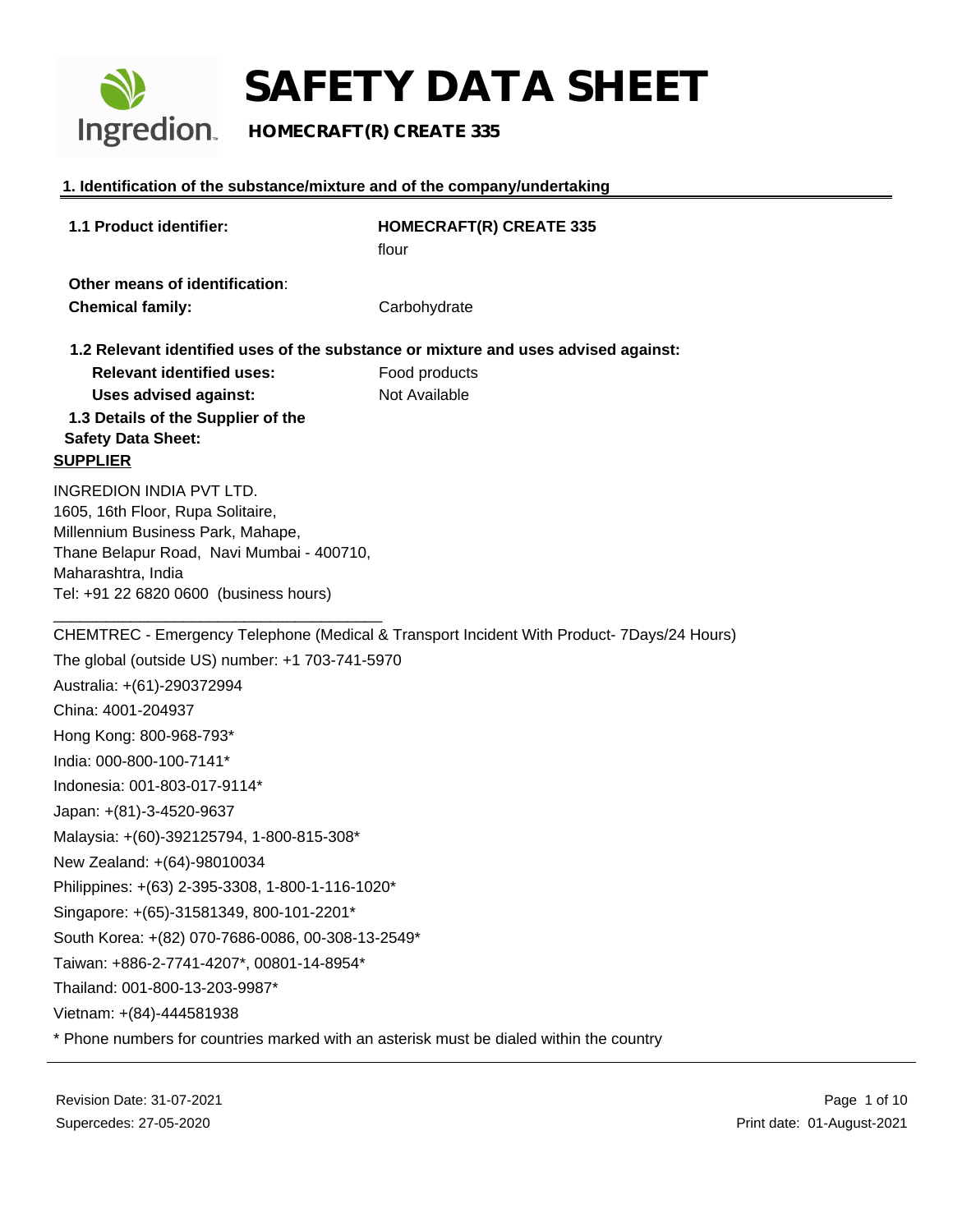

### **HOMECRAFT(R) CREATE 335**

SDS Requests and general information, please contact Local Customer Service: See phone numbers in Section 16

#### **2. Hazards identification**

**2.1 Classification of the substance or mixture:**

**Classification according to Regulation** Not classified as hazardous in accordance with GHS Regulation. **(EC) No 1272/2008 [CLP]:**

#### **2.2 Label elements:**

**Labelling according to Regulation (EC) No 1272/2008 [CLP]:**

| Hazard      | No hazard |
|-------------|-----------|
| pictograms: | symbols   |
|             | required  |

| <b>Signal Word:</b>                             | No signal word needed.                                                                                            |
|-------------------------------------------------|-------------------------------------------------------------------------------------------------------------------|
| <b>Hazard Statements:</b>                       | No Hazard Statement needed.                                                                                       |
| <b>Precautionary Statements:</b>                | No Precautionary Statement needed.                                                                                |
| <b>Supplemental Hazard information</b><br>(EU): | None known.                                                                                                       |
| Hazards not otherwise classified:               |                                                                                                                   |
| <b>DUST:</b>                                    | None known.                                                                                                       |
| EYE:                                            | Particulates may scratch eye surfaces and cause mechanical irritation.                                            |
| <b>SKIN CONTACT:</b>                            | Low order of toxicity.                                                                                            |
| <b>INHALATION:</b>                              | This product can produce a nuisance dust which should be maintained<br>below a time weighted average of 10 mg/m3. |
| <b>INGESTION:</b>                               | Low oral toxicity.                                                                                                |

#### **3. Composition/information on ingredients**

#### **3.1 Substances:**

Not applicable

#### **3.2 Mixtures:**

| <b>Chemical Name</b>     | ∣CAS # | '% |
|--------------------------|--------|----|
| No hazardous components. |        |    |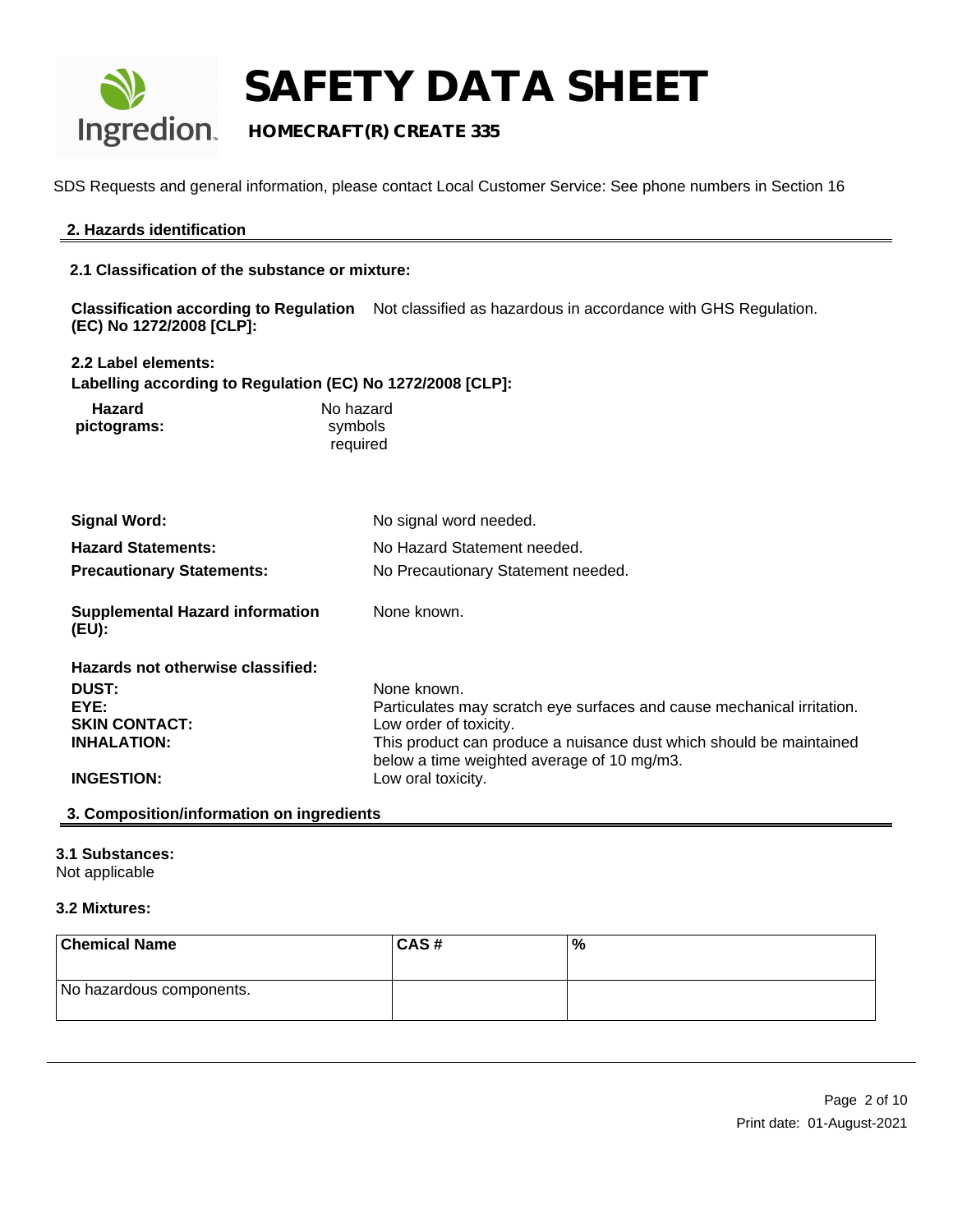

 **HOMECRAFT(R) CREATE 335**

#### **For full text of H-statements see Section 16**

#### **4. First aid measures**

| 4.1 Description of first aid measures:                                                |                                                                                                                                                     |
|---------------------------------------------------------------------------------------|-----------------------------------------------------------------------------------------------------------------------------------------------------|
| Inhalation:                                                                           | Remove to fresh air. Get medical attention if irritation persists.                                                                                  |
| Eye contact:                                                                          | If symptoms develop, obtain medical attention. Remove particles by<br>irrigating with eye wash solution or clean water, holding the eyelids apart.  |
| <b>Skin Contact:</b>                                                                  | Wash skin with soap and water.                                                                                                                      |
| Ingestion:                                                                            | None required.                                                                                                                                      |
| Self protection of the first aider:                                                   | No data available                                                                                                                                   |
| 4.2 Most important symptoms and<br>effects, both acute and delayed:                   | Possible physical irritant from dust particles. Potential for dust explosion.                                                                       |
| 4.3 Indication of any immediate<br>medical attention and special<br>treatment needed: | None known.                                                                                                                                         |
| 5. Firefighting measures                                                              |                                                                                                                                                     |
|                                                                                       |                                                                                                                                                     |
| 5.1 Extinguishing media:                                                              |                                                                                                                                                     |
| Suitable extinguishing media:                                                         | Dry Chemical, CO2, Water Fog, Foam                                                                                                                  |
| Unsuitable extinguishing media:                                                       | None known.                                                                                                                                         |
| 5.2 Special hazards arising from the<br>substance or mixture:                         | Dust may be explosive if mixed with air in critical proportions and in the<br>presence of a source of ignition.                                     |
| <b>Hazardous Combustion Products:</b>                                                 | This product does not undergo spontaneous decomposition. Typical<br>combustion products are carbon monoxide, carbon dioxide, nitrogen and<br>water. |
| 5.3 Advice for firefighters:                                                          | No special procedures are required.                                                                                                                 |
|                                                                                       |                                                                                                                                                     |
| 6. Accidental release measures                                                        |                                                                                                                                                     |
| 6.1 Personal precautions, protective equipment and emergency procedures:              |                                                                                                                                                     |
| Non-emergency personnel:                                                              | Non-emergency personnel should be kept clear of the area                                                                                            |
| <b>Emergency responders:</b>                                                          | Use personal protective equipment as required.                                                                                                      |
| 6.2 Environmental precautions:                                                        | No data available                                                                                                                                   |
| 6.3 Methods and material for containment and cleaning up:                             |                                                                                                                                                     |
| <b>Small spills:</b>                                                                  | Refer to information provided for large spills                                                                                                      |
| Large spills:                                                                         | Normal precautions for "nuisance dust" should be observed. Avoid                                                                                    |
|                                                                                       | prolonged inhalation of dust. Sweep up or vacuum up and place in                                                                                    |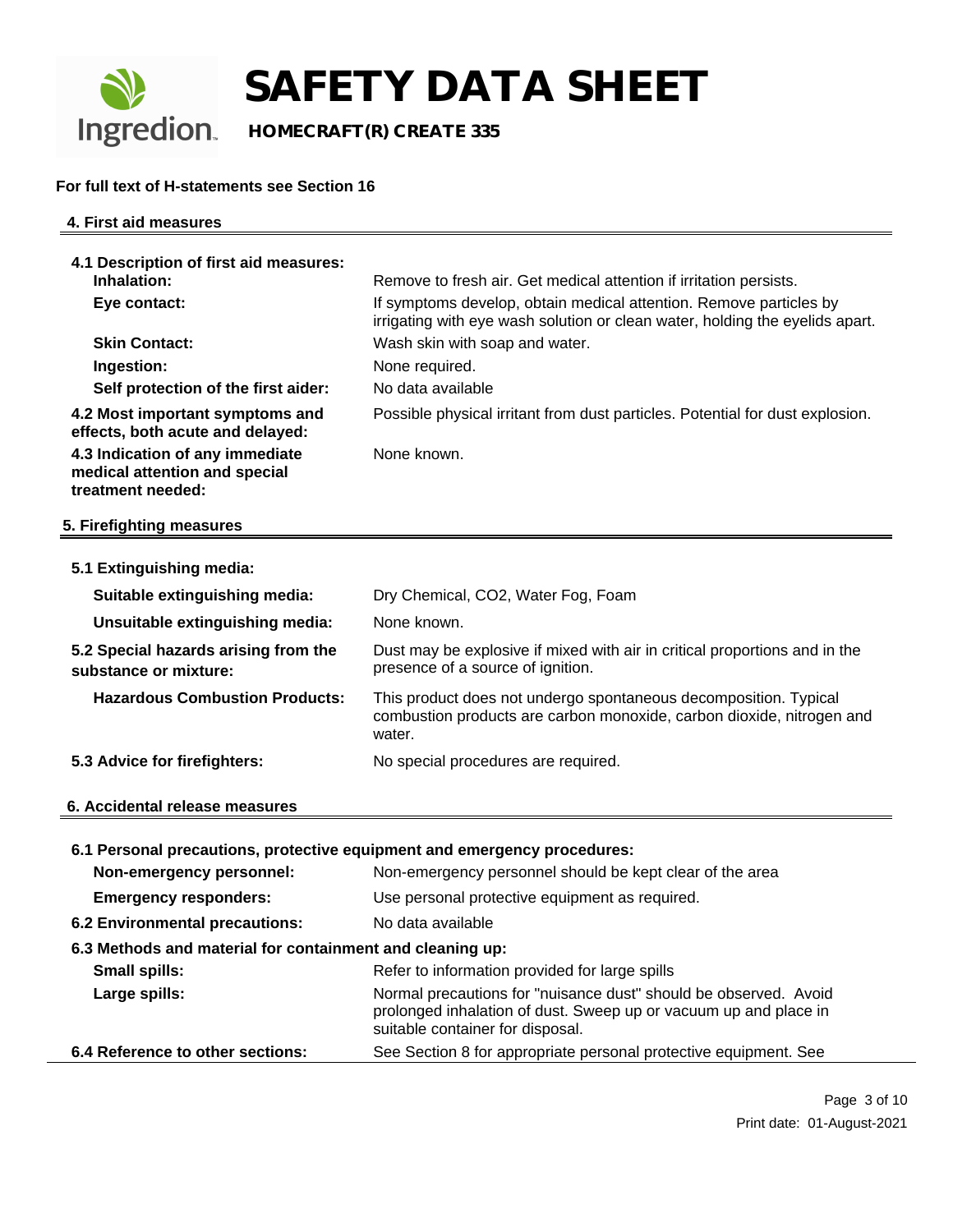

## **Ingredion** HOMECRAFT(R) CREATE 335

Sections 2 and 7 for additional information on hazards and precautionary measures.

#### **7. Handling and storage**

- **7.1 Precautions for safe handling:** Normal precautions for handling chemicals are applicable.
- **7.2 Conditions for safe storage, including any incompatibilities:**

| <b>Conditions for safe storage:</b><br><b>Special Sensitivity:</b> | Not available                                                                     |
|--------------------------------------------------------------------|-----------------------------------------------------------------------------------|
| <b>Sensitivity to Static Electricity:</b>                          | Yes                                                                               |
| <b>Other precautions:</b>                                          | Use care to minimize dust generation in normal use conditions.                    |
|                                                                    | Avoid dispersing the powder in the air. Prevent buildup of powder on<br>surfaces. |
| <b>Materials to Avoid/Chemical</b><br>Incompatibility:             | No data available                                                                 |
| 7.3 Specific end use(s):                                           | Food products                                                                     |
|                                                                    |                                                                                   |

#### **8. Exposure controls/personal protection**

#### **8.1 Control parameters:**

#### **Occupational Exposure limit values:**

| <b>Chemical Name</b>                                     | <b>INDIA -</b><br>Occupational<br><b>Exposure Limits -</b><br><b>TWAs</b> | <b>INDIA -</b><br>Occupational<br><b>Exposure Limits -</b><br><b>STELS</b>              | <b>INDIA -</b><br>Occupational<br><b>Exposure Limits -</b><br><b>Ceilings</b> | <b>INDIA - Biological</b><br><b>Exposure Limits</b> |  |
|----------------------------------------------------------|---------------------------------------------------------------------------|-----------------------------------------------------------------------------------------|-------------------------------------------------------------------------------|-----------------------------------------------------|--|
| Not listed.                                              |                                                                           |                                                                                         |                                                                               |                                                     |  |
| <b>DNEL:</b>                                             | None known.                                                               |                                                                                         |                                                                               |                                                     |  |
| <b>PNEC:</b>                                             | None known.                                                               |                                                                                         |                                                                               |                                                     |  |
| 8.2 Exposure controls:                                   |                                                                           |                                                                                         |                                                                               |                                                     |  |
| Appropriate engineering controls:                        |                                                                           | No data available                                                                       |                                                                               |                                                     |  |
|                                                          |                                                                           | Individual protection measures, such as personal protective equipment:                  |                                                                               |                                                     |  |
| Eye and face protection:<br><b>Skin Protection:</b>      |                                                                           | Safety glasses recommended.                                                             |                                                                               |                                                     |  |
| Hand protection:                                         |                                                                           |                                                                                         | No data available                                                             |                                                     |  |
| Other skin protection:<br><b>Respiratory Protection:</b> |                                                                           | Not applicable. Uniforms, coveralls, or a lab coat should be worn.<br>No data available |                                                                               |                                                     |  |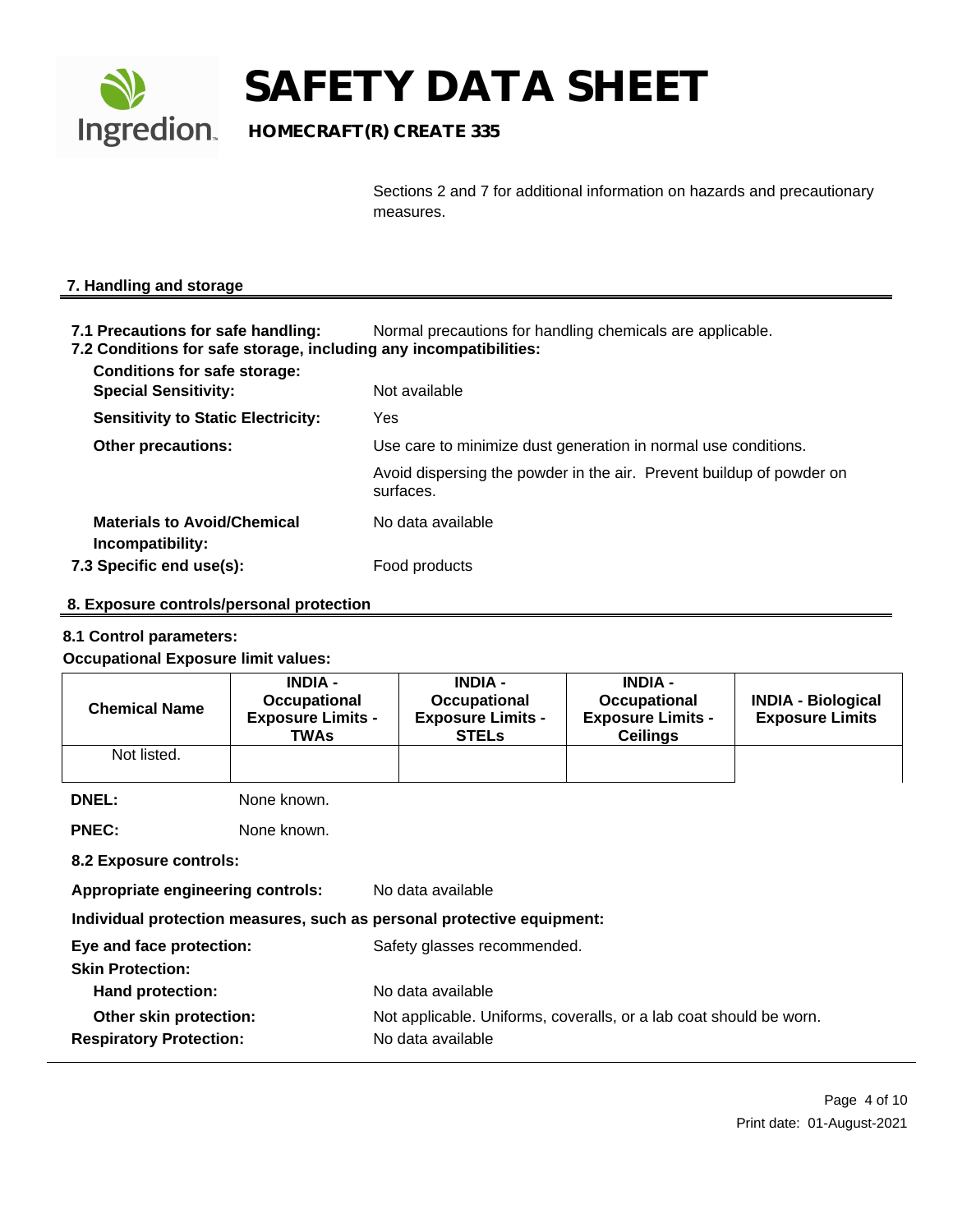

| <b>Respirator Type(s):</b>                                 | NIOSH approved dust mask.                                          |
|------------------------------------------------------------|--------------------------------------------------------------------|
| <b>Other Protective Equipment:</b>                         | Wash before eating, drinking, or using toilet facilities.          |
| <b>General Hygiene Conditions:</b>                         | Not normally required.                                             |
| <b>Thermal Hazards:</b>                                    | Not available                                                      |
| <b>Environmental exposure controls:</b>                    | Avoid runoff into storm sewers and ditches that lead to waterways. |
| 9. Physical and chemical properties                        |                                                                    |
| 9.1 Information on basic physical and chemical properties: |                                                                    |
| Appearance:                                                | Powder.                                                            |
| <b>Colour:</b>                                             | Off-white                                                          |
| Odour:                                                     | <b>Starch</b>                                                      |
| <b>Odour threshold:</b>                                    | Not available                                                      |
| pH:                                                        | Not available                                                      |
| pH in (1%) Solution:                                       | Approximately 6                                                    |
| Melting point / freezing point:                            |                                                                    |
| <b>Melting point:</b>                                      | Not available                                                      |
| Freezing point (°C):                                       | No data available                                                  |
| Initial boiling point and boiling range<br>$(^{\circ}C)$ : | No data available                                                  |
| Flash point (°C):                                          | No data available                                                  |
| Flash point method:                                        | Not available                                                      |
| Evaporation Rate (water $= 1$ ):                           | Not applicable                                                     |
| Flammability (solid, gas):                                 | Not available                                                      |
| Upper/lower flammability or explosive limits:              |                                                                    |
| Upper flammable or explosive limit,<br>% in air:           | Not available                                                      |
| Lower flammable or explosive limit,<br>$%$ in air:         | Not available                                                      |
| Vapour pressure:                                           | Not available                                                      |
| <b>Vapor Density (Air=1):</b>                              | Not available                                                      |
| <b>Relative density:</b>                                   | 1.5000000                                                          |
| Solubility(ies):                                           | Insoluble                                                          |
| Partition coefficient: n-octanol/water:                    | Not available                                                      |
| Auto-ignition temperature (°C):                            | No data available                                                  |
| Decomposition temperature (°C):                            | Not available                                                      |
| <b>Viscosity:</b>                                          | Not available                                                      |
| <b>Explosive properties:</b>                               | Not available                                                      |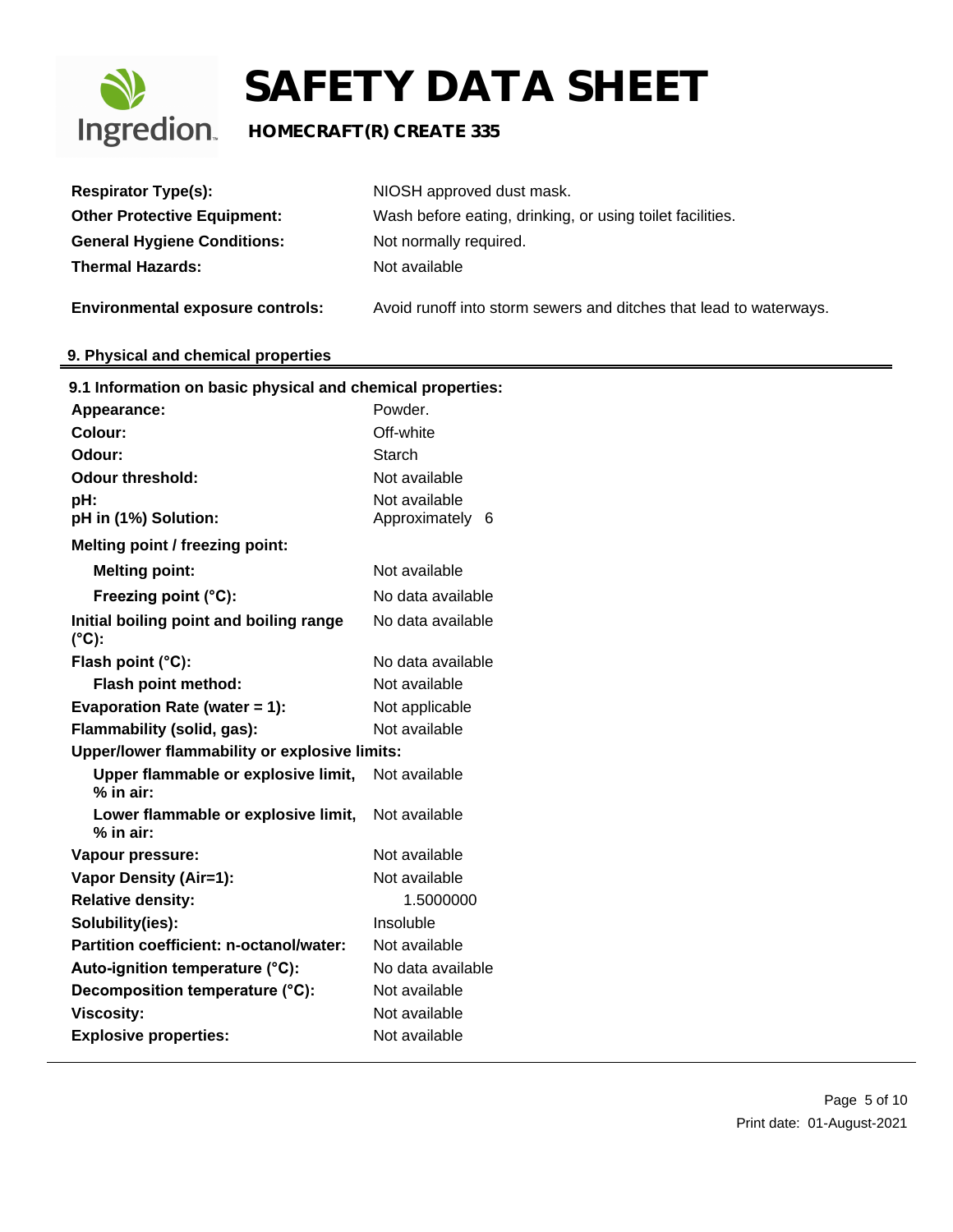

## **Ingredion** HOMECRAFT(R) CREATE 335

| <b>Oxidizing properties:</b>                                     | Not available                                                                                                                                       |
|------------------------------------------------------------------|-----------------------------------------------------------------------------------------------------------------------------------------------------|
| 9.2 Other information:                                           |                                                                                                                                                     |
| Heat of decomposition:                                           | Not available                                                                                                                                       |
| <b>Volatiles by weight:</b>                                      | Not available                                                                                                                                       |
| <b>Volatile Organic Chemicals:</b>                               | Not available                                                                                                                                       |
| Molecular formula:                                               | Not available                                                                                                                                       |
| <b>Molecular weight:</b>                                         | > 10000                                                                                                                                             |
| Liquid density:                                                  | Not available                                                                                                                                       |
| VOC (as applied*- 2% by wt hardener-<br>less exempts and water): | NAP or                                                                                                                                              |
| <b>Bulk density:</b>                                             | Not available                                                                                                                                       |
| 10. Stability and reactivity                                     |                                                                                                                                                     |
| <b>10.1 Reactivity:</b>                                          | Not expected to be reactive                                                                                                                         |
| 10.2 Chemical stability:                                         | Stable                                                                                                                                              |
| 10.3 Possibility of hazardous<br>reactions:                      | Hazardous polymerization will not occur.                                                                                                            |
| 10.4 Conditions to avoid:                                        | None known.                                                                                                                                         |
| 10.5 Incompatible materials:                                     | No data available                                                                                                                                   |
| 10.6 Hazardous decomposition<br>products:                        | This product does not undergo spontaneous decomposition. Typical<br>combustion products are carbon monoxide, carbon dioxide, nitrogen and<br>water. |

#### **11. Toxicological information**

#### **11.1 Information on toxicological effects:**

#### **Acute toxicity:**

| <b>Chemical Name</b> | <b>ORAL LD50 (rat)</b> | <b>DERMAL LD50</b><br>(rabbit) | <b>INHALATION LC50</b><br>(rat) |
|----------------------|------------------------|--------------------------------|---------------------------------|
| No data available    |                        |                                |                                 |

#### **Skin corrosion/irritation:**

Based on available data, the GHS classification criteria are not met. Unlikely to cause harmful effects under recommended conditions of handling and use. Low order of toxicity.

#### **Serious eye damage/irritation:**

Based on available data, the GHS classification criteria are not met.

#### **Respiratory or skin sensitisation:**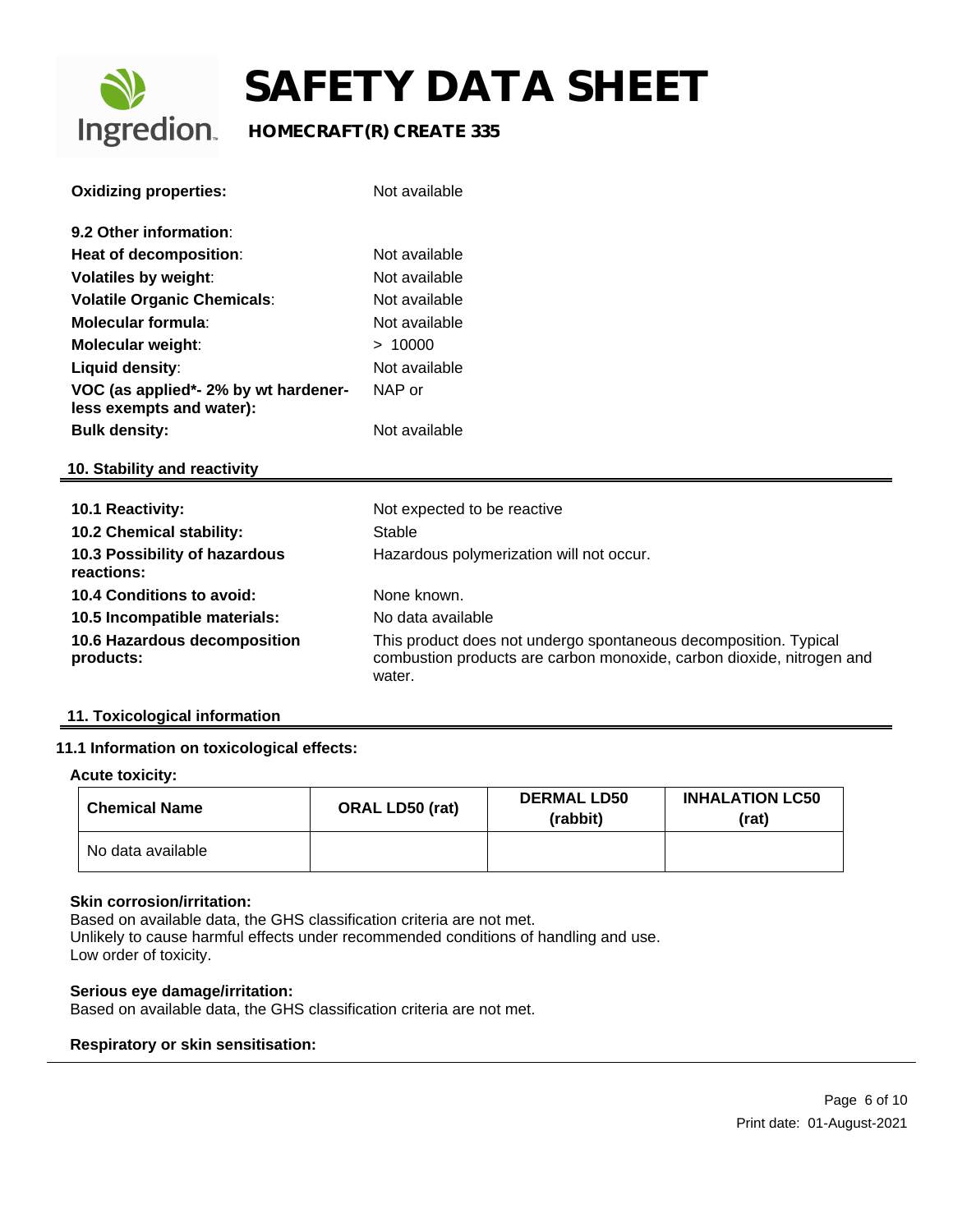

### **HOMECRAFT(R) CREATE 335**

Based on available data, the GHS classification criteria are not met.

#### **Germ cell mutagenicity:**

Based on available data, the GHS classification criteria are not met.

#### **Carcinogenicity:**

Based on available data, the GHS classification criteria are not met.

#### **Reproductive toxicity:**

Based on available data, the GHS classification criteria are not met.

#### **STOT-single exposure:**

Based on available data, the GHS classification criteria are not met.

#### **STOT-repeated exposure:**

Based on available data, the GHS classification criteria are not met.

#### **Aspiration hazard:**

Based on available data, the GHS classification criteria are not met.

#### **12. Ecological information**

**12.1 Toxicity:** No data available

#### **Ecological Toxicity Data:**

| <b>Chemical Name</b> | CAS# | <b>Aquatic EC50</b><br>Crustacea | <b>Aquatic ERC50</b><br>Alaae | <b>Aquatic LC50 Fish</b> |
|----------------------|------|----------------------------------|-------------------------------|--------------------------|
| No data available    |      |                                  |                               |                          |

| 12.2 Persistence and degradability:                   | No data available                                                                                                                                                                                |  |
|-------------------------------------------------------|--------------------------------------------------------------------------------------------------------------------------------------------------------------------------------------------------|--|
| 12.3 Bioaccumulative potential:                       | No data available                                                                                                                                                                                |  |
| 12.4 Mobility in soil:                                | <b>Unknown</b>                                                                                                                                                                                   |  |
| 12.5 Results of PBT and vPvB<br>assessment:           | Not applicable                                                                                                                                                                                   |  |
| 12.6 Other adverse effects:                           | None known.                                                                                                                                                                                      |  |
| <b>12.7 Additional information:</b>                   | No data available                                                                                                                                                                                |  |
| <b>13. Disposal considerations</b>                    |                                                                                                                                                                                                  |  |
| 13.1 Waste treatment methods:                         |                                                                                                                                                                                                  |  |
| Disposal methods:<br><b>Empty Container Warnings:</b> | Disposal should be in accordance with local, state or national legislation.<br>Empty containers may contain product residue; follow SDS and label<br>warnings even after they have been emptied. |  |
|                                                       |                                                                                                                                                                                                  |  |

#### **14. Transport information**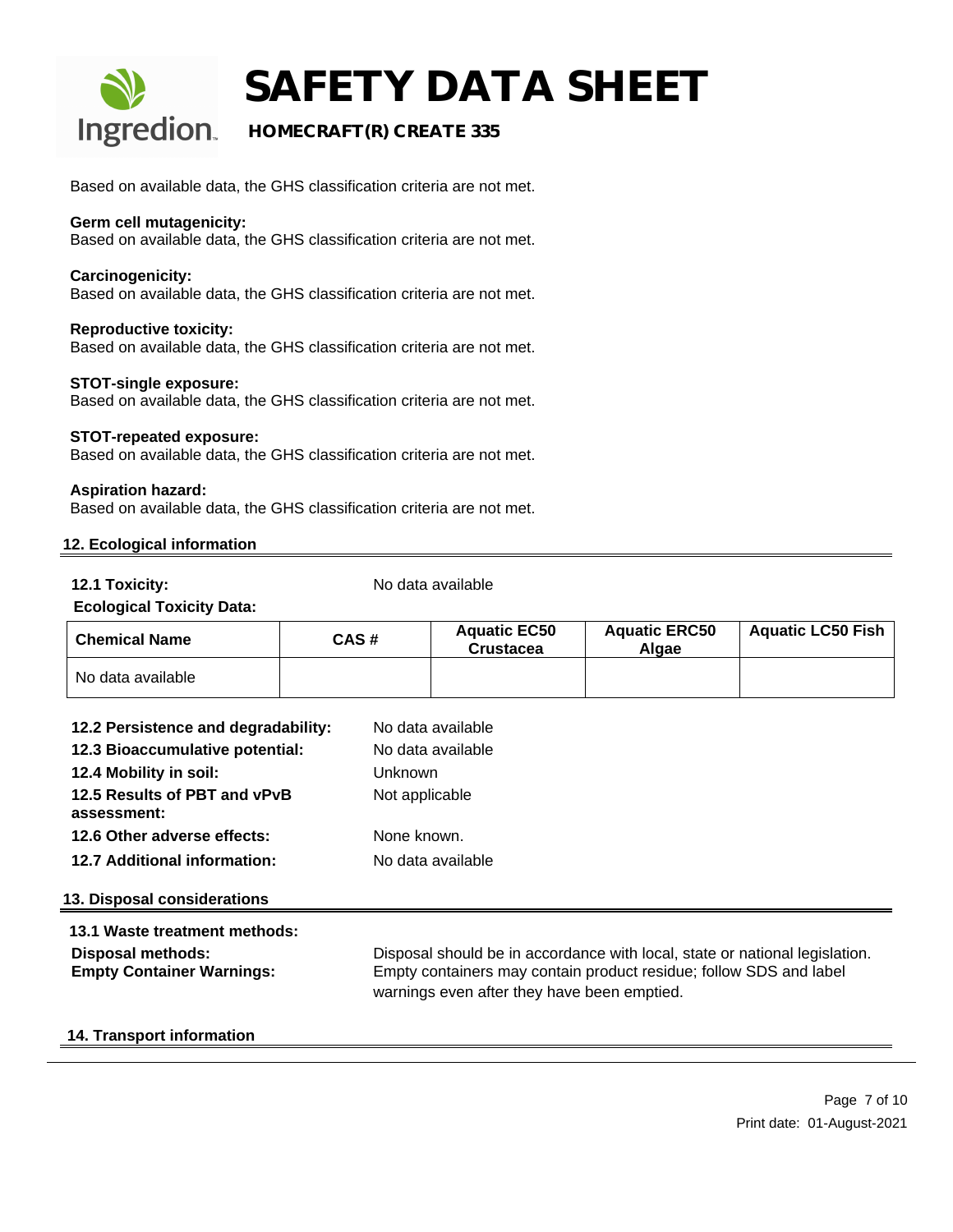

## **Ingredion** HOMECRAFT(R) CREATE 335

|                                                                                | International carriage of dangerous goods by road (ADR), rail or inland waterways: |
|--------------------------------------------------------------------------------|------------------------------------------------------------------------------------|
| <b>14.1. UN number:</b>                                                        | No data available                                                                  |
| 14.2. UN proper shipping name:                                                 | Not applicable                                                                     |
| 14.3. Transport hazard class(es):                                              | Not Applicable                                                                     |
| 14.4. Packing group:                                                           | Not applicable                                                                     |
| International carriage of dangerous goods by sea (IMDG/IMO):                   |                                                                                    |
| <b>14.1. UN number:</b>                                                        | No data available                                                                  |
| 14.2. UN proper shipping name:                                                 | Not applicable                                                                     |
| 14.3. Transport hazard class(es):                                              | Not applicable                                                                     |
| 14.4. Packing group:                                                           | Not applicable                                                                     |
| International carriage of dangerous goods by air (IATA):                       |                                                                                    |
| <b>14.1. UN number:</b>                                                        | No data available                                                                  |
| 14.2. UN proper shipping name:                                                 | Not Applicable                                                                     |
| 14.3. Transport hazard class(es):                                              | Not applicable                                                                     |
| 14.4. Packing group:                                                           | Not applicable                                                                     |
| 14.5. Environmental hazards:                                                   | Not available                                                                      |
| 14.6. Special precautions for user:                                            | Consult IMO regulations before transporting in bulk by ocean.                      |
| 14.7 Transport in bulk according to<br>Annex II of MARPOL and the IBC<br>Code: | Not available                                                                      |

#### **15. Regulatory information**

#### **15.1 Safety, health and environmental regulations/legislation specific for the substance or mixture:**

This material is not on the TSCA Inventory. It is excluded under the Food, Drug, and Cosmetic Act.

| <b>FDA</b> | 21CFR 170.30 |
|------------|--------------|
|            |              |

| <b>Chemical Name</b>                                         | <b>Ozone Depleting Substances</b><br><b>Schedule</b> | <b>Hazardous Chemical Rules List of Hazardou</b> |
|--------------------------------------------------------------|------------------------------------------------------|--------------------------------------------------|
| None of the components are listed on<br>this regulatory list |                                                      |                                                  |

#### **16. Other information**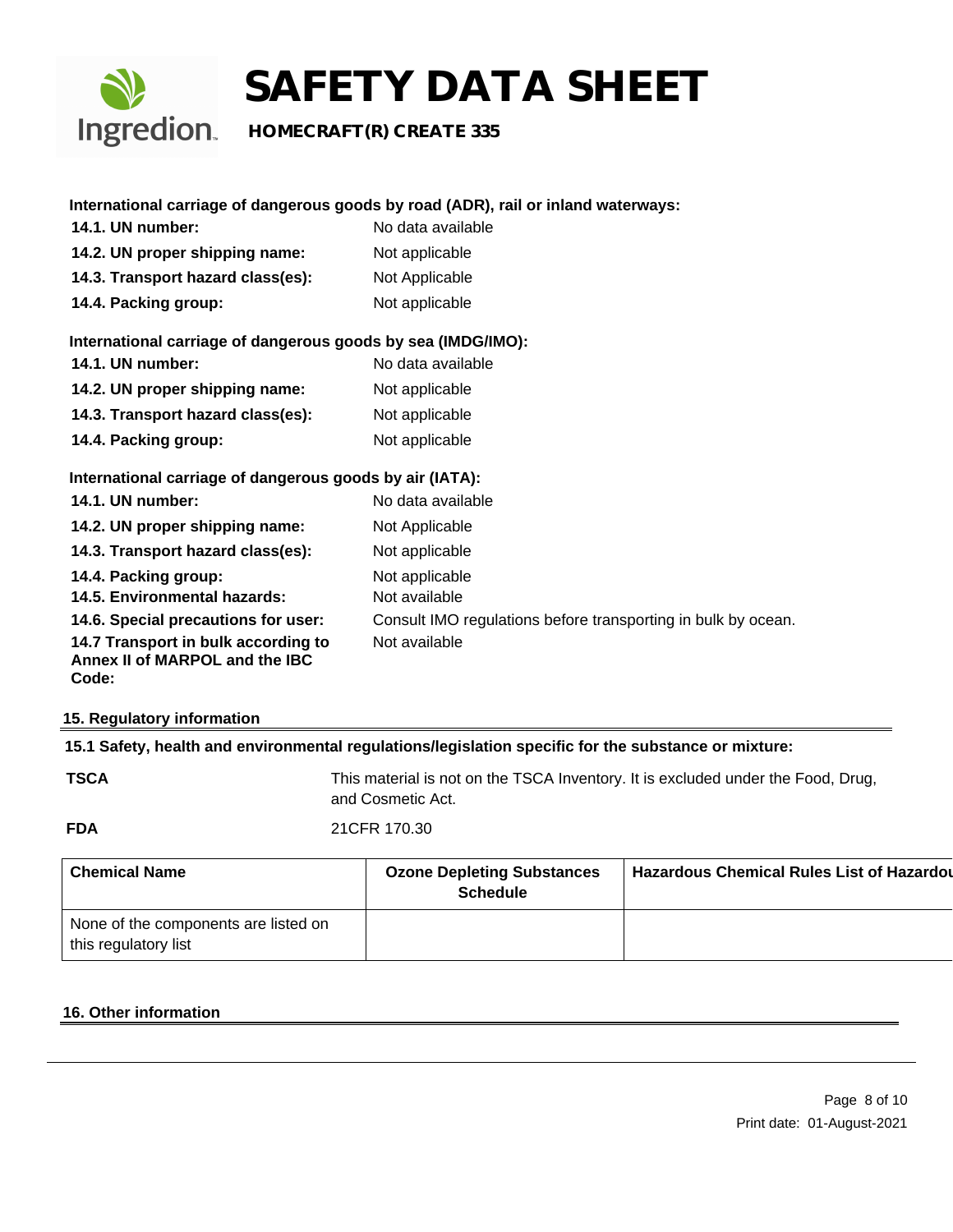

## **Ingredion** HOMECRAFT(R) CREATE 335

| <b>Revision Date:</b><br><b>Supercedes:</b><br><b>Revision Number:</b><br><b>Reason for revision:</b><br><b>FOR INFORMATION CONTACT:</b>                                                  | 31-07-2021<br>27-05-2020<br>4<br><b>New</b><br>India:                                                                                                                                                                                                                                                                                                                                                                                                                                                                                                                                                                  |
|-------------------------------------------------------------------------------------------------------------------------------------------------------------------------------------------|------------------------------------------------------------------------------------------------------------------------------------------------------------------------------------------------------------------------------------------------------------------------------------------------------------------------------------------------------------------------------------------------------------------------------------------------------------------------------------------------------------------------------------------------------------------------------------------------------------------------|
|                                                                                                                                                                                           | INGREDION INDIA PVT LTD.<br>Customer Service: +91 22 6820 0600                                                                                                                                                                                                                                                                                                                                                                                                                                                                                                                                                         |
| Abbreviations and acronyms:                                                                                                                                                               | CAS = Chemical Abstract Service<br><b>DNEL= Derivative No Effect Level</b><br>EC= European Community<br>EINECS = European Inventory of Existing Chemical Substances<br>MSHA = Mine Safety Health Administration<br>NIOSH = National Institute of Occupational Safety & Health<br>OEL = Occupational Exposure Limit<br>PBT= Persistent, Bioaccumulative, Toxic<br><b>PNEC= Predicted No Effect Concentration</b><br>SCOEL= Scientific Committee on Occupational Exposure Limits<br>TLV = Threshold Limit Value<br>TWA= Time Weighted Average<br>vPvB= Very Persistent, Very Bioaccumulative<br>$Wt.\% = Weight Percent$ |
| Hazard phrase(s) referenced in<br>section 3:<br><b>Classification and procedure used to</b><br>derive the classification for mixtures<br>according to Regulation (EC)<br>1272/2008 [CLP]: | No data available                                                                                                                                                                                                                                                                                                                                                                                                                                                                                                                                                                                                      |

| Classification according to Regulation   Classification procedure<br>(EC) Nr. 1272/2008 |  |
|-----------------------------------------------------------------------------------------|--|
| Not available                                                                           |  |

| <b>Disclaimer of Liability:</b> | The attached data has been compiled from sources which Ingredion<br>Incorporated and the Ingredion group of companies, believe to be<br>dependable and, to our knowledge and belief is accurate. However,<br>Ingredion Incorporated and the Ingredion group of companies cannot<br>make any warranty or representation respecting the accuracy or<br>completeness of the data. We assume no responsibility for any liability or |
|---------------------------------|---------------------------------------------------------------------------------------------------------------------------------------------------------------------------------------------------------------------------------------------------------------------------------------------------------------------------------------------------------------------------------------------------------------------------------|
|---------------------------------|---------------------------------------------------------------------------------------------------------------------------------------------------------------------------------------------------------------------------------------------------------------------------------------------------------------------------------------------------------------------------------------------------------------------------------|